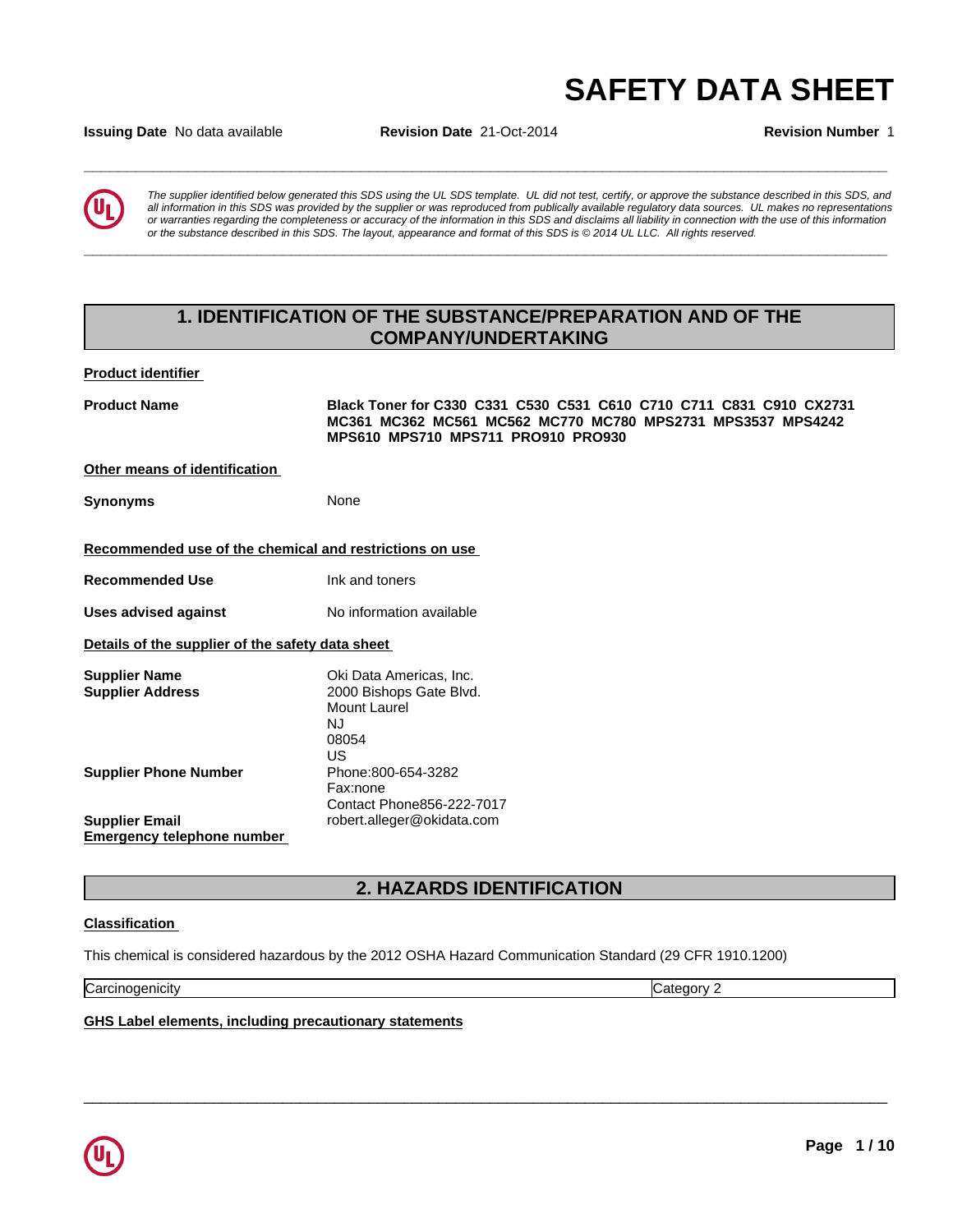|                                                                                                                                                                                                                     |         | <b>Emergency Overview</b>                 |                     |                     |
|---------------------------------------------------------------------------------------------------------------------------------------------------------------------------------------------------------------------|---------|-------------------------------------------|---------------------|---------------------|
| Signal word                                                                                                                                                                                                         | Warning |                                           |                     |                     |
| <b>Hazard Statements</b><br>Suspected of causing cancer                                                                                                                                                             |         |                                           |                     |                     |
|                                                                                                                                                                                                                     |         |                                           |                     |                     |
| Appearance Black                                                                                                                                                                                                    |         | Physical State Powder(s) Solid            |                     | Odor Odorless       |
| <b>Precautionary Statements - Prevention</b><br>Obtain special instructions before use<br>Do not handle until all safety precautions have been read and understood<br>Use personal protective equipment as required |         |                                           |                     |                     |
| <b>Precautionary Statements - Response</b><br>IF exposed or concerned: Get medical advice/attention                                                                                                                 |         |                                           |                     |                     |
| <b>Precautionary Statements - Storage</b><br>Store locked up                                                                                                                                                        |         |                                           |                     |                     |
| <b>Precautionary Statements - Disposal</b><br>Dispose of contents/container to an approved waste disposal plant                                                                                                     |         |                                           |                     |                     |
| Hazards not otherwise classified (HNOC)                                                                                                                                                                             |         |                                           |                     |                     |
| Not applicable                                                                                                                                                                                                      |         |                                           |                     |                     |
| <b>Unknown Toxicity</b><br>100.86% of the mixture consists of ingredient(s) of unknown toxicity                                                                                                                     |         |                                           |                     |                     |
| Other information                                                                                                                                                                                                   |         |                                           |                     |                     |
| No information available                                                                                                                                                                                            |         |                                           |                     |                     |
| <b>Interactions with Other Chemicals</b><br>No information available.                                                                                                                                               |         |                                           |                     |                     |
|                                                                                                                                                                                                                     |         | 3. COMPOSITION/INFORMATION ON INGREDIENTS |                     |                     |
|                                                                                                                                                                                                                     |         |                                           |                     |                     |
| <b>Chemical Name</b>                                                                                                                                                                                                |         | <b>CAS No</b>                             |                     |                     |
|                                                                                                                                                                                                                     |         | Proprietary                               | Weight-%<br>$1 - 5$ | <b>Trade Secret</b> |
| Third Party Formulation (TP # 1183606)                                                                                                                                                                              |         |                                           |                     |                     |

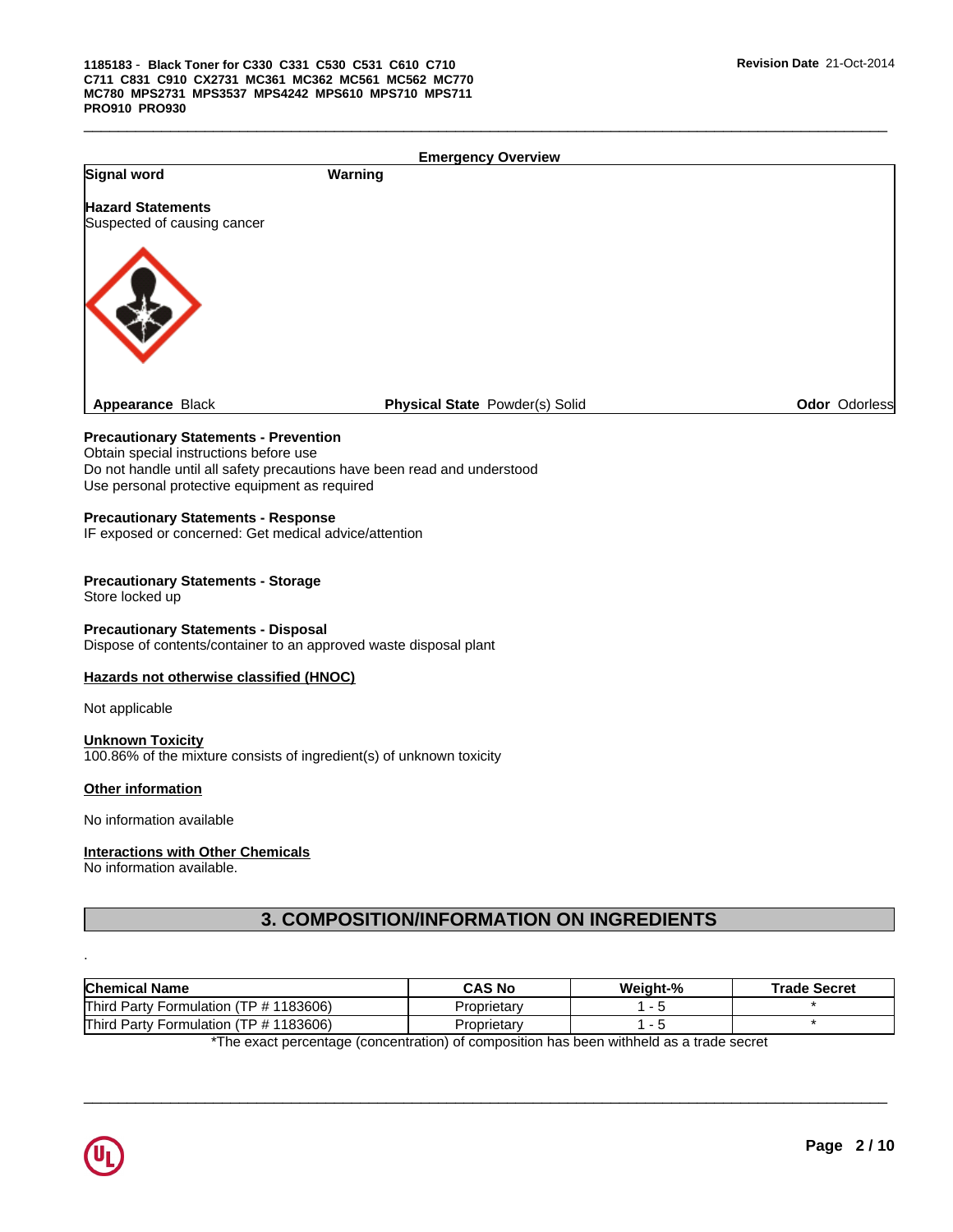# **4. FIRST AID MEASURES**

 $\overline{\phantom{a}}$  ,  $\overline{\phantom{a}}$  ,  $\overline{\phantom{a}}$  ,  $\overline{\phantom{a}}$  ,  $\overline{\phantom{a}}$  ,  $\overline{\phantom{a}}$  ,  $\overline{\phantom{a}}$  ,  $\overline{\phantom{a}}$  ,  $\overline{\phantom{a}}$  ,  $\overline{\phantom{a}}$  ,  $\overline{\phantom{a}}$  ,  $\overline{\phantom{a}}$  ,  $\overline{\phantom{a}}$  ,  $\overline{\phantom{a}}$  ,  $\overline{\phantom{a}}$  ,  $\overline{\phantom{a}}$ 

#### **First aid measures**

| <b>General Advice</b> | Immediate medical attention is required.                                                                 |
|-----------------------|----------------------------------------------------------------------------------------------------------|
| <b>Eye Contact</b>    | Rinse thoroughly with plenty of water, also under the eyelids. If symptoms persist,<br>call a physician. |
| <b>Skin Contact</b>   | Wash skin with soap and water. In the case of skin irritation or allergic reactions<br>see a physician.  |
| <b>Inhalation</b>     | Remove to fresh air. If symptoms persist, call a physician.                                              |
| Ingestion             | Do NOT induce vomiting. Drink plenty of water. If symptoms persist, call a<br>physician.                 |

#### **Most important symptoms and effects, both acute and delayed**

**Most Important Symptoms and** No information available. **Effects**

# **Indication of any immediate medical attention and special treatment needed**

**Notes to Physician** Treat symptomatically.

## **5. FIRE-FIGHTING MEASURES**

#### **Suitable Extinguishing Media**

Use extinguishing measures that are appropriate to local circumstances and the surrounding environment.

#### **Unsuitable extinguishing media**

CAUTION: Use of water spray when fighting fire may be inefficient.

### **Specific Hazards Arising from the Chemical**

No information available.

**Hazardous Combustion Products** Carbon oxides.

**Explosion Data Sensitivity to Mechanical Impact** No.

**Sensitivity to Static Discharge No.** 

#### **Protective equipment and precautions for firefighters**

As in any fire, wear self-contained breathing apparatus pressure-demand, MSHA/NIOSH (approved or equivalent) and full protective gear.

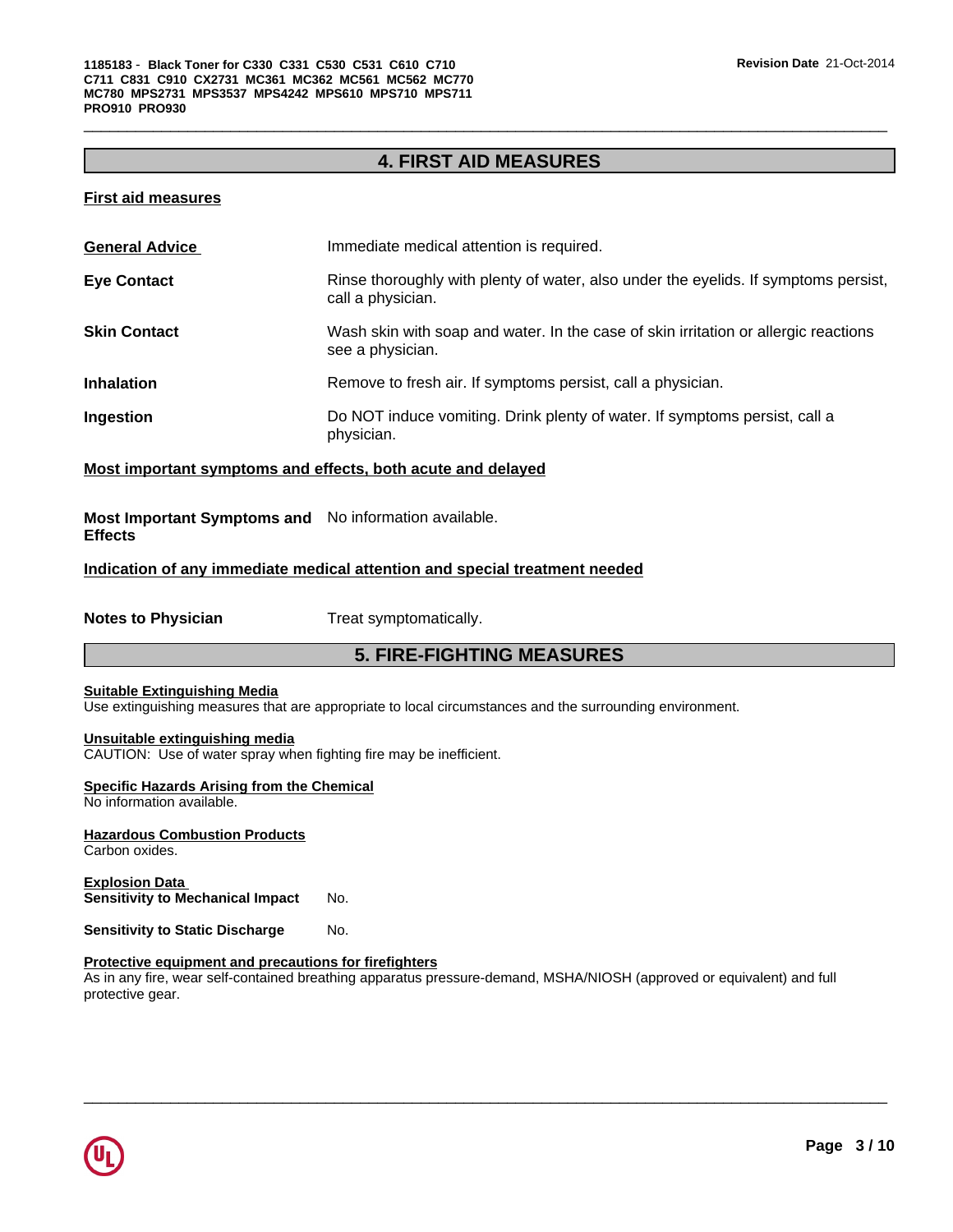# **6. ACCIDENTAL RELEASE MEASURES**

 $\overline{\phantom{a}}$  ,  $\overline{\phantom{a}}$  ,  $\overline{\phantom{a}}$  ,  $\overline{\phantom{a}}$  ,  $\overline{\phantom{a}}$  ,  $\overline{\phantom{a}}$  ,  $\overline{\phantom{a}}$  ,  $\overline{\phantom{a}}$  ,  $\overline{\phantom{a}}$  ,  $\overline{\phantom{a}}$  ,  $\overline{\phantom{a}}$  ,  $\overline{\phantom{a}}$  ,  $\overline{\phantom{a}}$  ,  $\overline{\phantom{a}}$  ,  $\overline{\phantom{a}}$  ,  $\overline{\phantom{a}}$ 

#### **Personal precautions, protective equipment and emergency procedures**

| <b>Personal Precautions</b>                          | Avoid contact with eyes.                                 |
|------------------------------------------------------|----------------------------------------------------------|
| <b>Other Information</b>                             | Refer to protective measures listed in Sections 7 and 8. |
| <b>Environmental Precautions</b>                     |                                                          |
| <b>Environmental Precautions</b>                     | Refer to protective measures listed in Sections 7 and 8. |
| Methods and material for containment and cleaning up |                                                          |
| <b>Methods for Containment</b>                       | Prevent further leakage or spillage if safe to do so.    |
| Methods for cleaning up                              | Pick up and transfer to properly labeled containers.     |

# **7. HANDLING AND STORAGE**

#### **Precautions for safe handling**

Handling **Handle in accordance with good industrial hygiene and safety practice. Avoid contact with** skin, eyes or clothing. Do not eat, drink or smoke when using this product. Take off contaminated clothing and wash before reuse.

#### **Conditions for safe storage, including any incompatibilities**

| <b>Storage</b> | Keep container t |
|----------------|------------------|
|                |                  |

tightly closed.

**Incompatible Products** None known based on information supplied.

**8. EXPOSURE CONTROLS/PERSONAL PROTECTION**

#### **Control parameters**

#### **Exposure Guidelines**

| Chemical Name                          | <b>ACGIH TLV</b>                                    | <b>OSHA PEL</b>                                                  | <b>NIOSH IDLH</b>                                                                                                                                                |
|----------------------------------------|-----------------------------------------------------|------------------------------------------------------------------|------------------------------------------------------------------------------------------------------------------------------------------------------------------|
| Third Party Formulation (TP # 1183606) | $\vert$ TWA: 3 mg/m <sup>3</sup> inhalable fraction | TWA: $3.5 \text{ mg/m}^3$<br>(vacated) TWA: $3.5 \text{ mg/m}^3$ | IDLH: $1750$ mg/m <sup>3</sup><br>TWA: $3.5 \text{ mg/m}^3$<br>TWA: 0.1 mg/m <sup>3</sup> Carbon black in<br>presence of Polycyclic aromatic<br>hydrocarbons PAH |
| Third Party Formulation (TP # 1183606) | TWA: $2 \text{ mg/m}^3$                             | (vacated) TWA: $2 \text{ mg/m}^3$                                | TWA: $2 \text{ mg/m}^3$                                                                                                                                          |

*ACGIH TLV: American Conference of Governmental Industrial Hygienists - Threshold Limit Value OSHA PEL: Occupational Safety and Health Administration - Permissible Exposure Limits NIOSH IDLH Immediately Dangerous to Life or Health*

**Other Exposure Guidelines** Vacated limits revoked by the Court of Appeals decision in AFL-CIO v. OSHA, 965 F.2d 962 (11th Cir., 1992) See section 15 for national exposure control parameters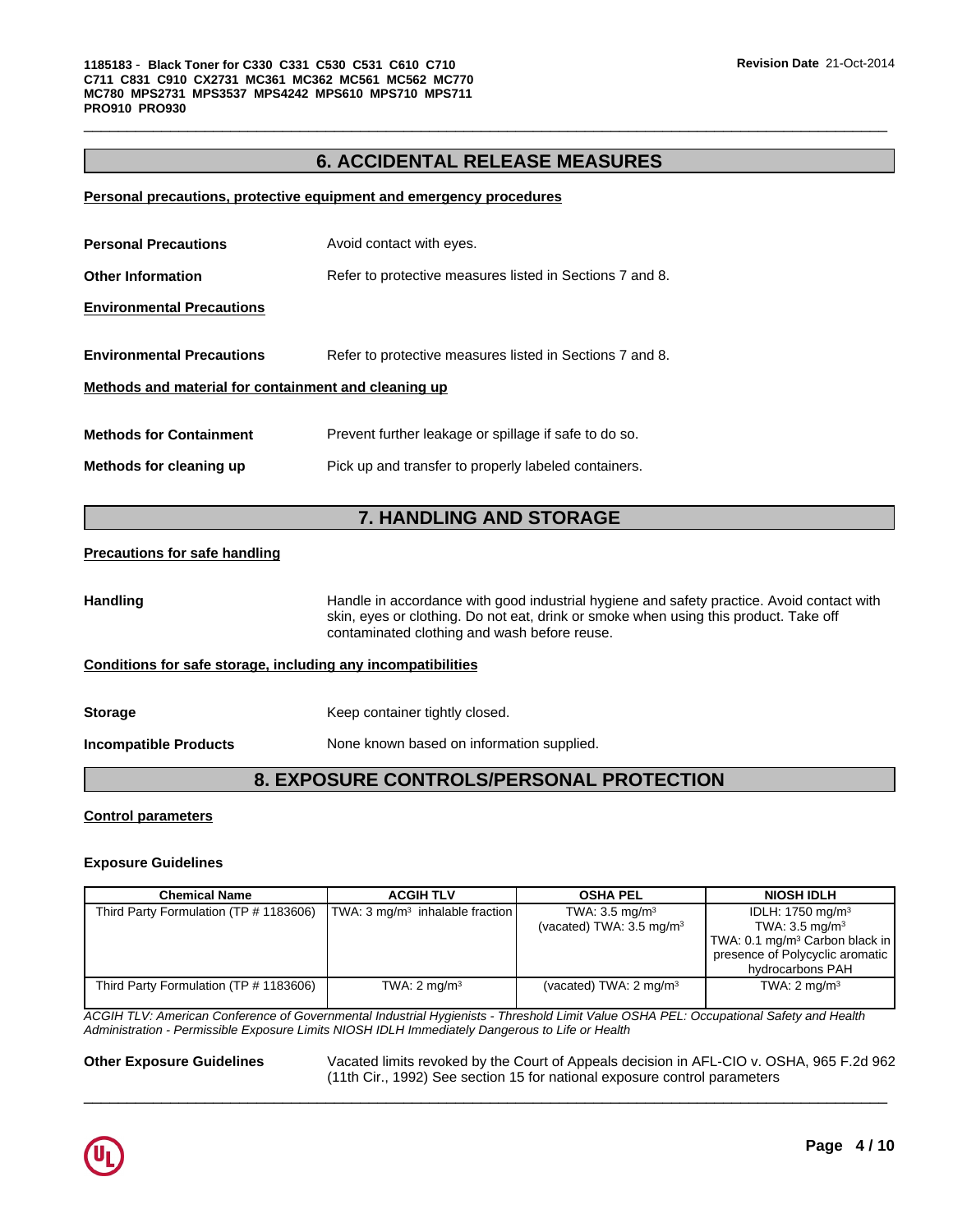#### **Appropriate engineering controls**

| <b>Engineering Measures</b>     | <b>Showers</b><br>Eyewash stations<br>Ventilation systems                                                                                                                                             |  |  |
|---------------------------------|-------------------------------------------------------------------------------------------------------------------------------------------------------------------------------------------------------|--|--|
|                                 | Individual protection measures, such as personal protective equipment                                                                                                                                 |  |  |
| <b>Eye/Face Protection</b>      | No special protective equipment required.                                                                                                                                                             |  |  |
| <b>Skin and Body Protection</b> | Wear protective gloves and protective clothing.                                                                                                                                                       |  |  |
| <b>Respiratory Protection</b>   | No protective equipment is needed under normal use conditions. If exposure limits are<br>exceeded or irritation is experienced, ventilation and evacuation may be required.                           |  |  |
| <b>Hygiene Measures</b>         | Handle in accordance with good industrial hygiene and safety practice. Do not eat, drink or<br>smoke when using this product. Wash hands before breaks and immediately after handling<br>the product. |  |  |

 $\overline{\phantom{a}}$  ,  $\overline{\phantom{a}}$  ,  $\overline{\phantom{a}}$  ,  $\overline{\phantom{a}}$  ,  $\overline{\phantom{a}}$  ,  $\overline{\phantom{a}}$  ,  $\overline{\phantom{a}}$  ,  $\overline{\phantom{a}}$  ,  $\overline{\phantom{a}}$  ,  $\overline{\phantom{a}}$  ,  $\overline{\phantom{a}}$  ,  $\overline{\phantom{a}}$  ,  $\overline{\phantom{a}}$  ,  $\overline{\phantom{a}}$  ,  $\overline{\phantom{a}}$  ,  $\overline{\phantom{a}}$ 

# **9. PHYSICAL AND CHEMICAL PROPERTIES**

#### **Physical and Chemical Properties**

| <b>Physical State</b>                                   | Powder(s), Solid         |                       |                          |
|---------------------------------------------------------|--------------------------|-----------------------|--------------------------|
| Appearance                                              | Black                    | Odor                  | Odorless                 |
| Color                                                   | No information available | <b>Odor Threshold</b> | No information available |
| <b>Property</b>                                         | Values                   | <b>Remarks Method</b> |                          |
| рH                                                      | No data available        | None known            |                          |
| Melting / freezing point                                | No data available        | None known            |                          |
| Boiling point / boiling range                           | No data available        | None known            |                          |
| <b>Flash Point</b>                                      | No data available        | None known            |                          |
| <b>Evaporation Rate</b>                                 | No data available        | None known            |                          |
| Flammability (solid, gas)                               | No data available        | None known            |                          |
| <b>Flammability Limit in Air</b>                        |                          |                       |                          |
| <b>Upper flammability limit</b>                         | No data available        |                       |                          |
| Lower flammability limit                                | No data available        |                       |                          |
| Vapor pressure                                          | No data available        | None known            |                          |
| <b>Vapor density</b>                                    | No data available        | None known            |                          |
| <b>Specific Gravity</b>                                 | No data available        | None known            |                          |
| <b>Water Solubility</b>                                 | Insoluble                | None known            |                          |
| Solubility in other solvents                            | No data available        | None known            |                          |
| Partition coefficient: n-octanol/waterNo data available |                          | None known            |                          |
| <b>Autoignition temperature</b>                         | No data available        | None known            |                          |
| <b>Decomposition temperature</b>                        | No data available        | None known            |                          |
| <b>Kinematic viscosity</b>                              | No data available        | None known            |                          |
| <b>Dynamic viscosity</b>                                | No data available        | None known            |                          |
| <b>Explosive properties</b>                             | No data available        |                       |                          |
| <b>Oxidizing Properties</b>                             | No data available        |                       |                          |
| <b>Other Information</b>                                |                          |                       |                          |
| <b>Softening Point</b>                                  | No data available        |                       |                          |
| <b>VOC Content (%)</b>                                  | No data available        |                       |                          |
| <b>Particle Size</b>                                    | No data available        |                       |                          |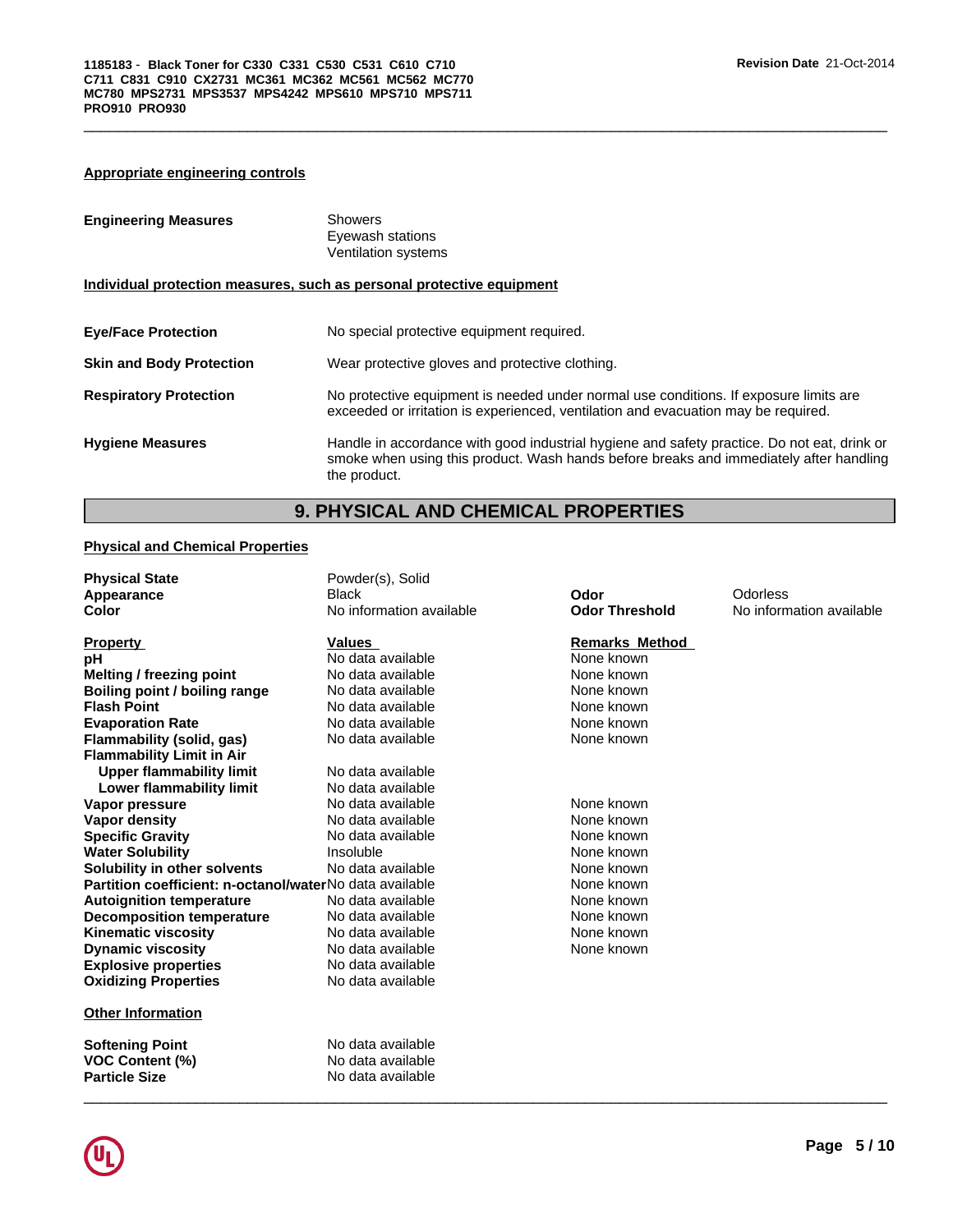#### **Particle Size Distribution**

# **10. STABILITY AND REACTIVITY**

 $\overline{\phantom{a}}$  ,  $\overline{\phantom{a}}$  ,  $\overline{\phantom{a}}$  ,  $\overline{\phantom{a}}$  ,  $\overline{\phantom{a}}$  ,  $\overline{\phantom{a}}$  ,  $\overline{\phantom{a}}$  ,  $\overline{\phantom{a}}$  ,  $\overline{\phantom{a}}$  ,  $\overline{\phantom{a}}$  ,  $\overline{\phantom{a}}$  ,  $\overline{\phantom{a}}$  ,  $\overline{\phantom{a}}$  ,  $\overline{\phantom{a}}$  ,  $\overline{\phantom{a}}$  ,  $\overline{\phantom{a}}$ 

#### **Reactivity**

No data available.

#### **Chemical stability**

Stable under recommended storage conditions.

## **Possibility of Hazardous Reactions**

None under normal processing.

#### **Hazardous Polymerization**

Hazardous polymerization does not occur.

#### **Conditions to avoid**

None known based on information supplied.

#### **Incompatible materials**

None known based on information supplied.

#### **Hazardous Decomposition Products**

Carbon oxides.

# **11. TOXICOLOGICAL INFORMATION**

#### **Information on likely routes of exposure**

| <b>Product Information</b> |                     | Product does not present an acute toxicity hazard based on known or supplied information. |
|----------------------------|---------------------|-------------------------------------------------------------------------------------------|
|                            | <b>Inhalation</b>   | Specific test data for the substance or mixture is not available.                         |
|                            | <b>Eye Contact</b>  | Specific test data for the substance or mixture is not available.                         |
|                            | <b>Skin Contact</b> | Specific test data for the substance or mixture is not available.                         |
|                            | Ingestion           | Specific test data for the substance or mixture is not available.                         |
|                            |                     |                                                                                           |

#### **Component Information**

| <b>Chemical Name</b>                               | Oral LD50            | <b>Dermal LD50</b>    | <b>Inhalation LC50</b> |
|----------------------------------------------------|----------------------|-----------------------|------------------------|
| Third Party Formulation (TP #<br>$ 1183606\rangle$ | > 15400 mg/kg (Rat)  | > 3 g/kg (Rabbit)     |                        |
| Third Party Formulation (TP #<br>$ 1183606\rangle$ | $>$ 3750 mg/kg (Rat) | > 3600 mg/kg (Rabbit) |                        |

 $\overline{\phantom{a}}$  ,  $\overline{\phantom{a}}$  ,  $\overline{\phantom{a}}$  ,  $\overline{\phantom{a}}$  ,  $\overline{\phantom{a}}$  ,  $\overline{\phantom{a}}$  ,  $\overline{\phantom{a}}$  ,  $\overline{\phantom{a}}$  ,  $\overline{\phantom{a}}$  ,  $\overline{\phantom{a}}$  ,  $\overline{\phantom{a}}$  ,  $\overline{\phantom{a}}$  ,  $\overline{\phantom{a}}$  ,  $\overline{\phantom{a}}$  ,  $\overline{\phantom{a}}$  ,  $\overline{\phantom{a}}$ 

#### **Information on toxicological effects**

**Symptoms** No information available.

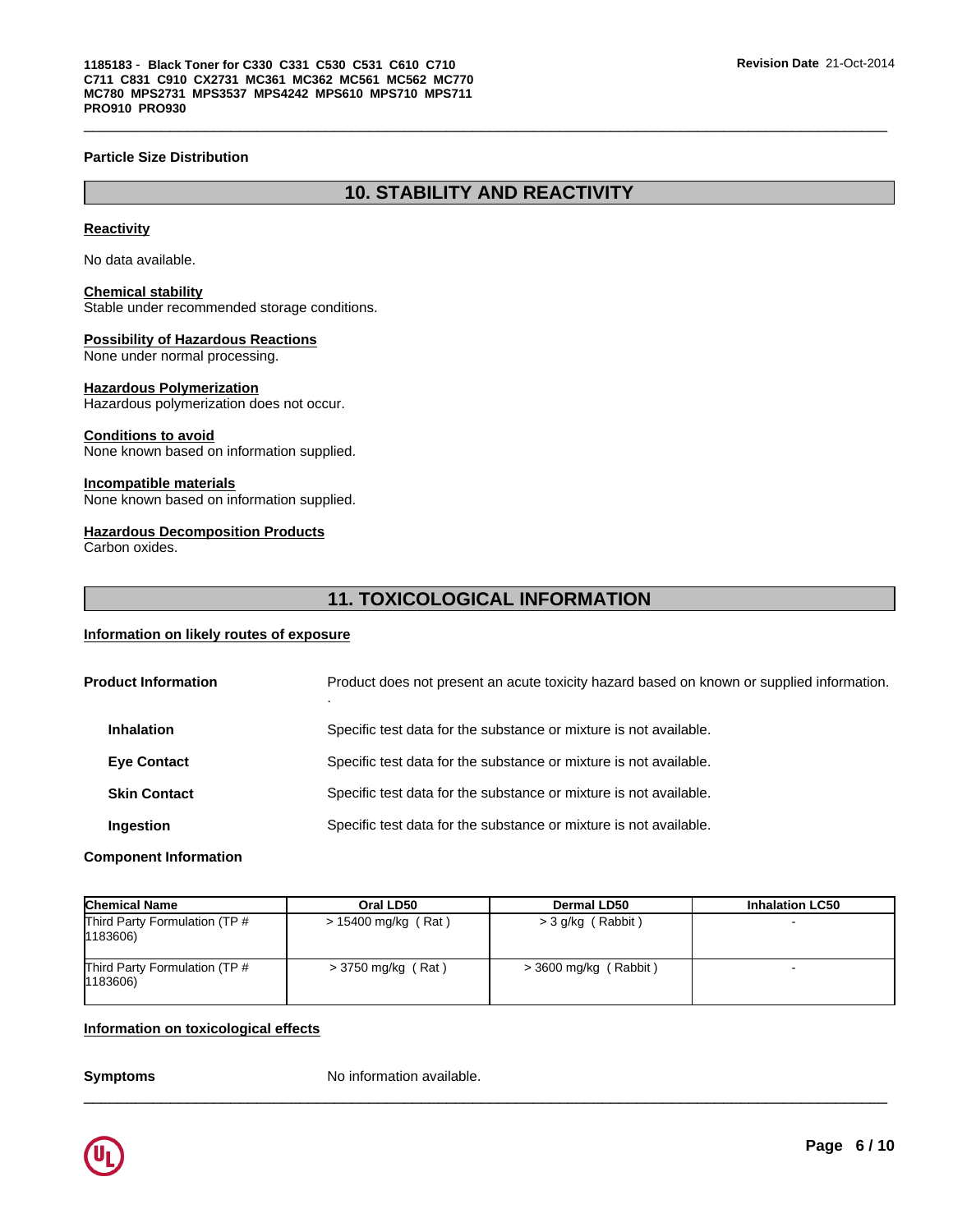#### **Delayed and immediate effects as well as chronic effects from short and long-term exposure**

| Sensitization            | No information available. |
|--------------------------|---------------------------|
| <b>Mutagenic Effects</b> | No information available. |

**Carcinogenicity** The table below indicates whether each agency has listed any ingredient as a carcinogen.

 $\overline{\phantom{a}}$  ,  $\overline{\phantom{a}}$  ,  $\overline{\phantom{a}}$  ,  $\overline{\phantom{a}}$  ,  $\overline{\phantom{a}}$  ,  $\overline{\phantom{a}}$  ,  $\overline{\phantom{a}}$  ,  $\overline{\phantom{a}}$  ,  $\overline{\phantom{a}}$  ,  $\overline{\phantom{a}}$  ,  $\overline{\phantom{a}}$  ,  $\overline{\phantom{a}}$  ,  $\overline{\phantom{a}}$  ,  $\overline{\phantom{a}}$  ,  $\overline{\phantom{a}}$  ,  $\overline{\phantom{a}}$ 

| <b>Chemical Name</b>                     | <b>ACGIH</b> | <b>IARC</b> | <b>NTP</b> | <b>OSHA</b> |
|------------------------------------------|--------------|-------------|------------|-------------|
| Third Party Formulation (TP<br>#1183606) | А3           | Group 2B    |            |             |

*ACGIH (American Conference of Governmental Industrial Hygienists)*

*A3 - Animal Carcinogen*

*IARC (International Agency for Research on Cancer)*

*Group 2B - Possibly Carcinogenic to Humans*

*OSHA (Occupational Safety and Health Administration of the US Department of Labor)*

*X - Present*

| <b>Reproductive Toxicity</b>    | No information available.                                                                                                                                                                               |
|---------------------------------|---------------------------------------------------------------------------------------------------------------------------------------------------------------------------------------------------------|
| <b>STOT - single exposure</b>   | No information available.                                                                                                                                                                               |
| <b>STOT - repeated exposure</b> | No information available.                                                                                                                                                                               |
| <b>Chronic Toxicity</b>         | Contains a known or suspected carcinogen. Carbon black has been classified by the<br>International Agency for Research on Cancer (IARC) as possibly carcinogenic to humans<br>(Group 2B) by inhalation. |
| <b>Target Organ Effects</b>     | Respiratory system. Eyes. Skin. Gastrointestinal tract (GI). Lymphatic System. Lungs.                                                                                                                   |
| <b>Aspiration Hazard</b>        | No information available.                                                                                                                                                                               |

#### **Numerical measures of toxicity Product Information**

**The following values are calculated based on chapter 3.1 of the GHS document** Not applicable

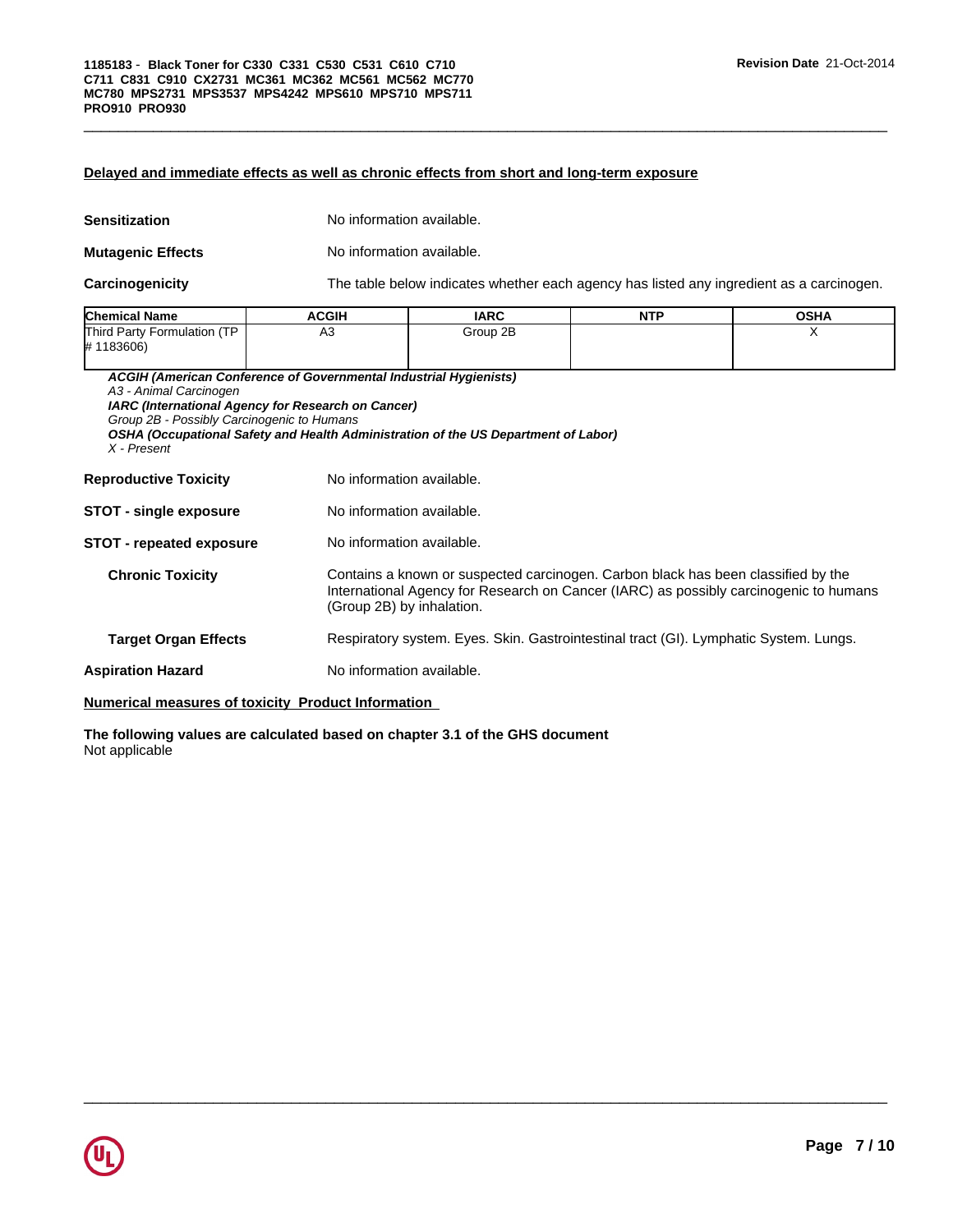# **12. ECOLOGICAL INFORMATION**

 $\overline{\phantom{a}}$  ,  $\overline{\phantom{a}}$  ,  $\overline{\phantom{a}}$  ,  $\overline{\phantom{a}}$  ,  $\overline{\phantom{a}}$  ,  $\overline{\phantom{a}}$  ,  $\overline{\phantom{a}}$  ,  $\overline{\phantom{a}}$  ,  $\overline{\phantom{a}}$  ,  $\overline{\phantom{a}}$  ,  $\overline{\phantom{a}}$  ,  $\overline{\phantom{a}}$  ,  $\overline{\phantom{a}}$  ,  $\overline{\phantom{a}}$  ,  $\overline{\phantom{a}}$  ,  $\overline{\phantom{a}}$ 

#### **Ecotoxicity**

The environmental impact of this product has not been fully investigated.

| <b>Chemical Name</b>                      | <b>Toxicity to Algae</b> | <b>Toxicity to Fish</b> | Toxicitv to<br><b>Microorganisms</b> | Daphnia Magna (Water<br>Flea) |  |
|-------------------------------------------|--------------------------|-------------------------|--------------------------------------|-------------------------------|--|
| Third Party Formulation (TP)<br>#1183606) |                          |                         |                                      | 24h EC50: > 5600 mg/L         |  |

# **Persistence and Degradability**

No information available.

#### **Bioaccumulation**

No information available

#### **Other adverse effects**

No information available.

# **13. DISPOSAL CONSIDERATIONS**

#### **Waste treatment methods**

| Disposal methods              | This material, as supplied, is not a hazardous waste according to Federal regulations (40<br>CFR 261). This material could become a hazardous waste if it is mixed with or otherwise<br>comes in contact with a hazardous waste, if chemical additions are made to this material, or<br>if the material is processed or otherwise altered. Consult 40 CFR 261 to determine whether<br>the altered material is a hazardous waste. Consult the appropriate state, regional, or local<br>regulations for additional requirements. |
|-------------------------------|--------------------------------------------------------------------------------------------------------------------------------------------------------------------------------------------------------------------------------------------------------------------------------------------------------------------------------------------------------------------------------------------------------------------------------------------------------------------------------------------------------------------------------|
| <b>Contaminated Packaging</b> | Dispose of contents/containers in accordance with local regulations.                                                                                                                                                                                                                                                                                                                                                                                                                                                           |

#### **California Hazardous Waste Codes** 352

This product contains one or more substances that are listed with the State of California as a hazardous waste.

# **14. TRANSPORT INFORMATION**

| DOT<br><b>Proper Shipping Name</b><br><b>Hazard Class</b> | NOT REGULATED<br>NON REGULATED<br>N/A |
|-----------------------------------------------------------|---------------------------------------|
| <b>TDG</b>                                                | Not regulated                         |
| <b>MEX</b>                                                | Not regulated                         |
| <b>ICAO</b>                                               | Not regulated                         |
| <b>IATA</b><br><b>Proper Shipping Name</b>                | Not regulated<br><b>NON REGULATED</b> |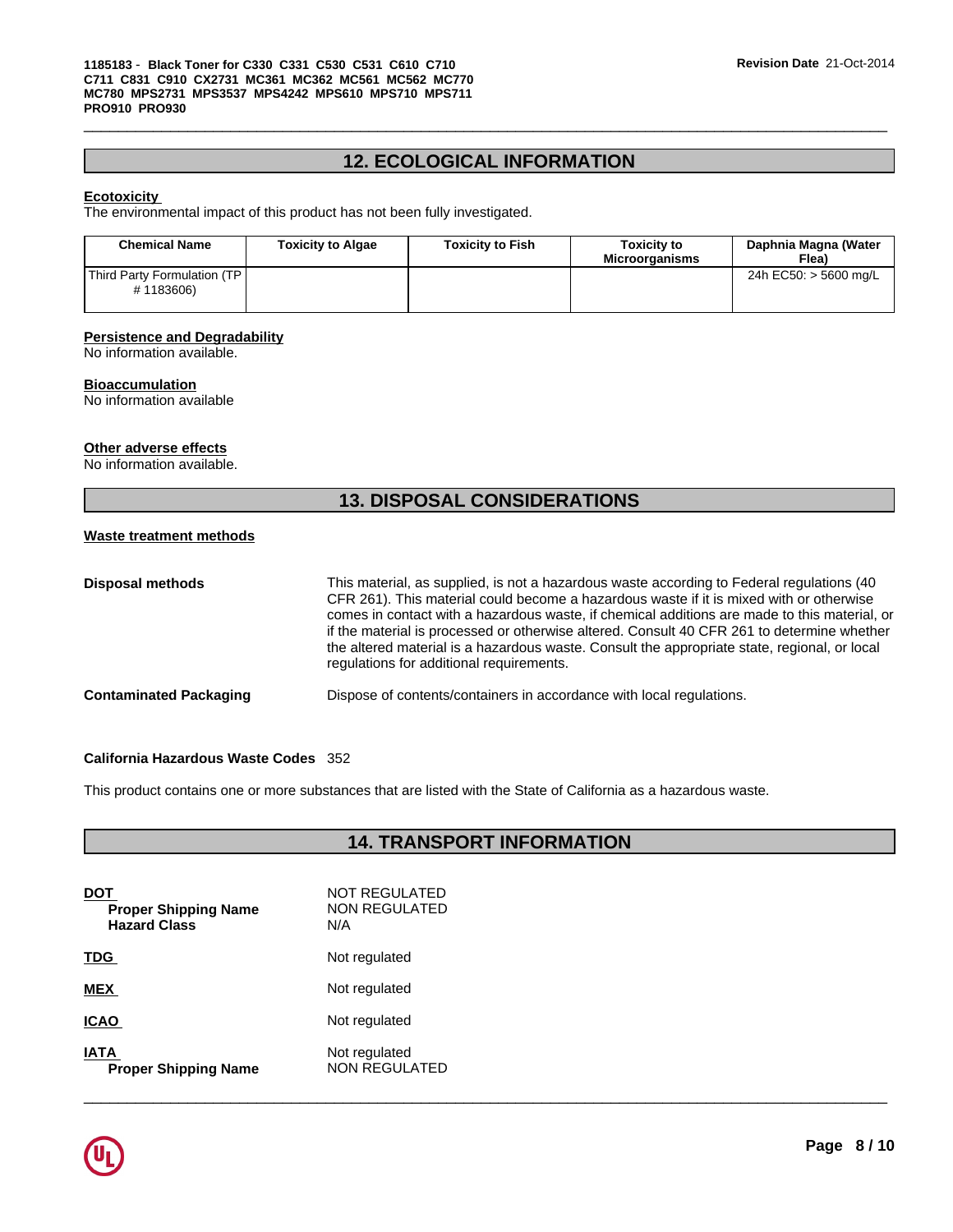| <b>Hazard Class</b>                    | N/A                  |
|----------------------------------------|----------------------|
| <b>IMDG/IMO</b><br><b>Hazard Class</b> | Not regulated<br>N/A |
| <b>RID</b>                             | Not regulated        |
| <b>ADR</b>                             | Not regulated        |
| <b>ADN</b>                             | Not regulated        |
|                                        |                      |

# **15. REGULATORY INFORMATION**

## **International Inventories**

TSCA Complies DSL **DISL All components are listed either on the DSL or NDSL**.

**TSCA** - United States Toxic Substances Control Act Section 8(b) Inventory **DSL/NDSL** - Canadian Domestic Substances List/Non-Domestic Substances List

#### **US Federal Regulations**

#### **SARA 313**

Section 313 of Title III of the Superfund Amendments and Reauthorization Act of 1986 (SARA). This product does not contain any chemicals which are subject to the reporting requirements of the Act and Title 40 of the Code of Federal Regulations, Part 372

#### **SARA 311/312 Hazard Categories**

| Acute Health Hazard               | No. |  |
|-----------------------------------|-----|--|
| Chronic Health Hazard             | Yes |  |
| Fire Hazard                       | No. |  |
| Sudden release of pressure hazard | No. |  |
| <b>Reactive Hazard</b>            | N٥  |  |

#### **CWA (Clean Water Act)**

This product does not contain any substances regulated as pollutants pursuant to the Clean Water Act (40 CFR 122.21 and 40 CFR 122.42)

#### **CERCLA**

This material, as supplied, does not contain any substances regulated as hazardous substances under the Comprehensive Environmental Response Compensation and Liability Act (CERCLA) (40 CFR 302) or the Superfund Amendments and Reauthorization Act (SARA) (40 CFR 355). There may be specific reporting requirements at the local, regional, or state level pertaining to releases of this material

#### **US State Regulations**

#### **California Proposition 65**

This product contains the following Proposition 65 chemicals.

| <b>Chemical Name</b>                                   | California<br><b>AF</b><br><b>Proposition 65</b> |
|--------------------------------------------------------|--------------------------------------------------|
| (TP # 1183606) -<br>Third,<br>' Partv .<br>Formulation | Carcinogen                                       |
| $\mathbf{H} \cdot \mathbf{A}$                          |                                                  |

**U.S. State Right-to-Know Regulations**

|  |  | -<br>. .<br>un<br>. | <b>Larcay</b><br><b>Nev</b><br>--- | Massar | nsvivania<br>в. | - .<br><b>Island</b> | <b>Illinois</b> |
|--|--|---------------------|------------------------------------|--------|-----------------|----------------------|-----------------|
|--|--|---------------------|------------------------------------|--------|-----------------|----------------------|-----------------|

 $\overline{\phantom{a}}$  ,  $\overline{\phantom{a}}$  ,  $\overline{\phantom{a}}$  ,  $\overline{\phantom{a}}$  ,  $\overline{\phantom{a}}$  ,  $\overline{\phantom{a}}$  ,  $\overline{\phantom{a}}$  ,  $\overline{\phantom{a}}$  ,  $\overline{\phantom{a}}$  ,  $\overline{\phantom{a}}$  ,  $\overline{\phantom{a}}$  ,  $\overline{\phantom{a}}$  ,  $\overline{\phantom{a}}$  ,  $\overline{\phantom{a}}$  ,  $\overline{\phantom{a}}$  ,  $\overline{\phantom{a}}$ 



.